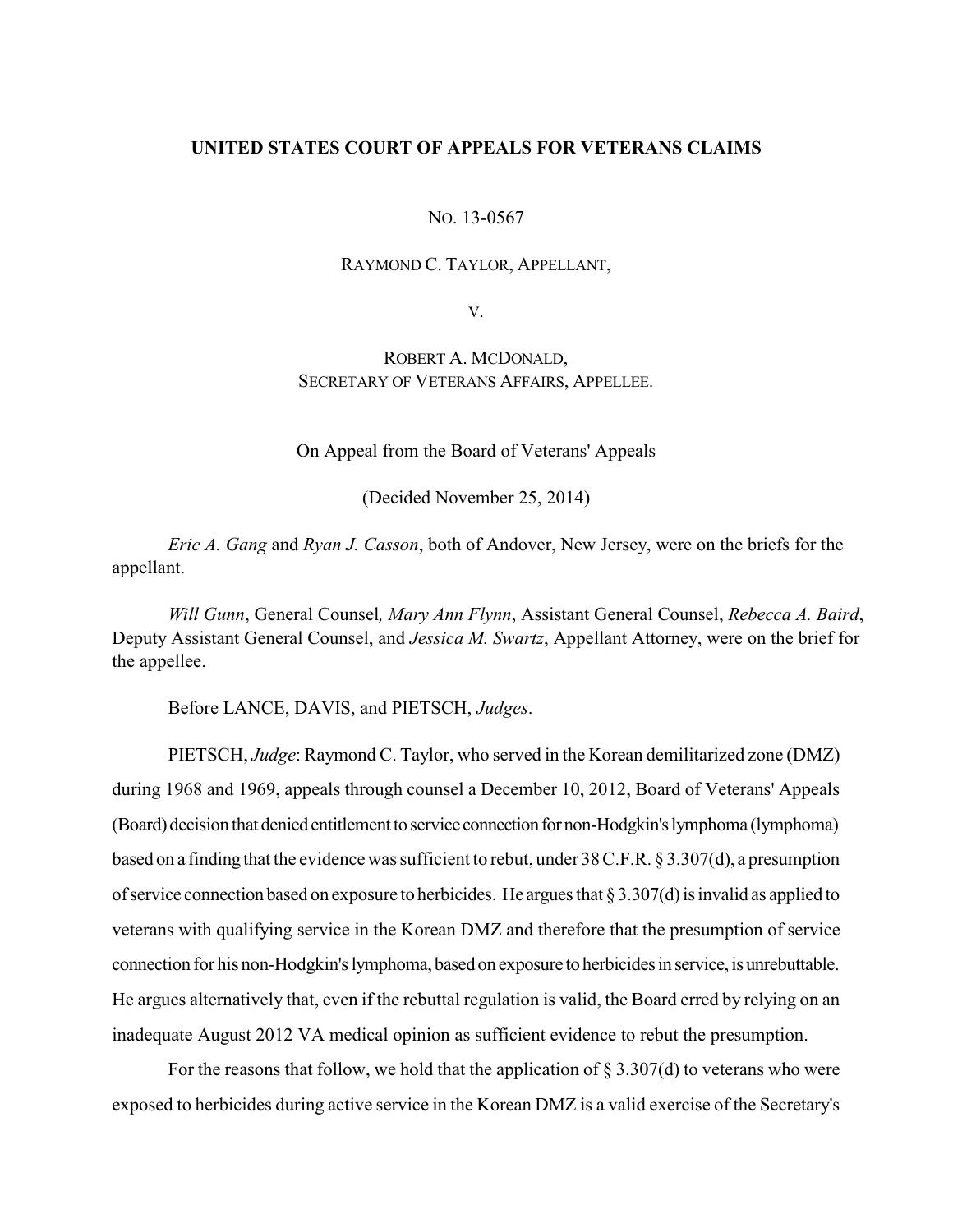authority to promulgate evidentiary regulations under  $38$  U.S.C. §  $501(a)(1)$ . However, we agree with the appellant that the Board erred when it determined that the August 2012 VA medical opinion was sufficient to rebut the presumption of service connection, as it failed to provide an adequate statement of reasons or bases for that conclusion. We will, therefore, vacate the Board's decision and remand the matter for readjudication consistent with this decision.

#### **I. BACKGROUND**

The following summary of the claim history most relevant to the issues on appeal is reflected in the record of proceedings before the Court.

The appellant served on active duty with the U.S. Army from September 1967 to May 1969. Record (R.) at 486. His service included 13 months in Korea. R. at 559.

VA medical notes from July 2008 indicate that the appellant had been previously diagnosed with hepatitis B and hepatitis C. R. at 362-63. In February 2009, a bone marrow biopsy was evaluated as "suspicious for Hepatitis C-related B-cell lymphoma." R. at 234. A July 2009 medical note indicates a history of "hepatitis C related B cell lymphoma." R. at 220. An August 2009 medical note indicates "Non-Hodgkin's B-cell lymphoma secondary to Hep C." R. at 190.

In August 2009, the appellant filed a claim for entitlement to service connection for non-Hodgkin's lymphoma, due to Agent Orange (AO) exposure in service. R. at 288. The claimwas denied bytheVA regional office (RO) in September 2009, due to the lack of evidence that the appellant served in Vietnam or was otherwise exposed to AO in service. R. at 272. The appellant submitted a timely Notice of Disagreement, claiming that he was exposed to AO while serving in Korea in 1968. R. at 251.

In June 2010, the RO issued a Statement of the Case maintaining the denial of the appellant's claim because service records did not show that the appellant was exposed to herbicides during active duty including service in Korea. R. at 133-34. The appellant perfected his appeal to the Board. R. at 113.

In June 2012, the Board issued a request for a VA medical specialist's opinion based on a finding that the evidence indicated that the appellant had been exposed to herbicides "while working in and around the demilitarized zone (DMZ) in Korea." R. at 83-84. The Board noted that the appellant's in-service exposure created a presumption of service connection for his lymphoma unless there is affirmative evidence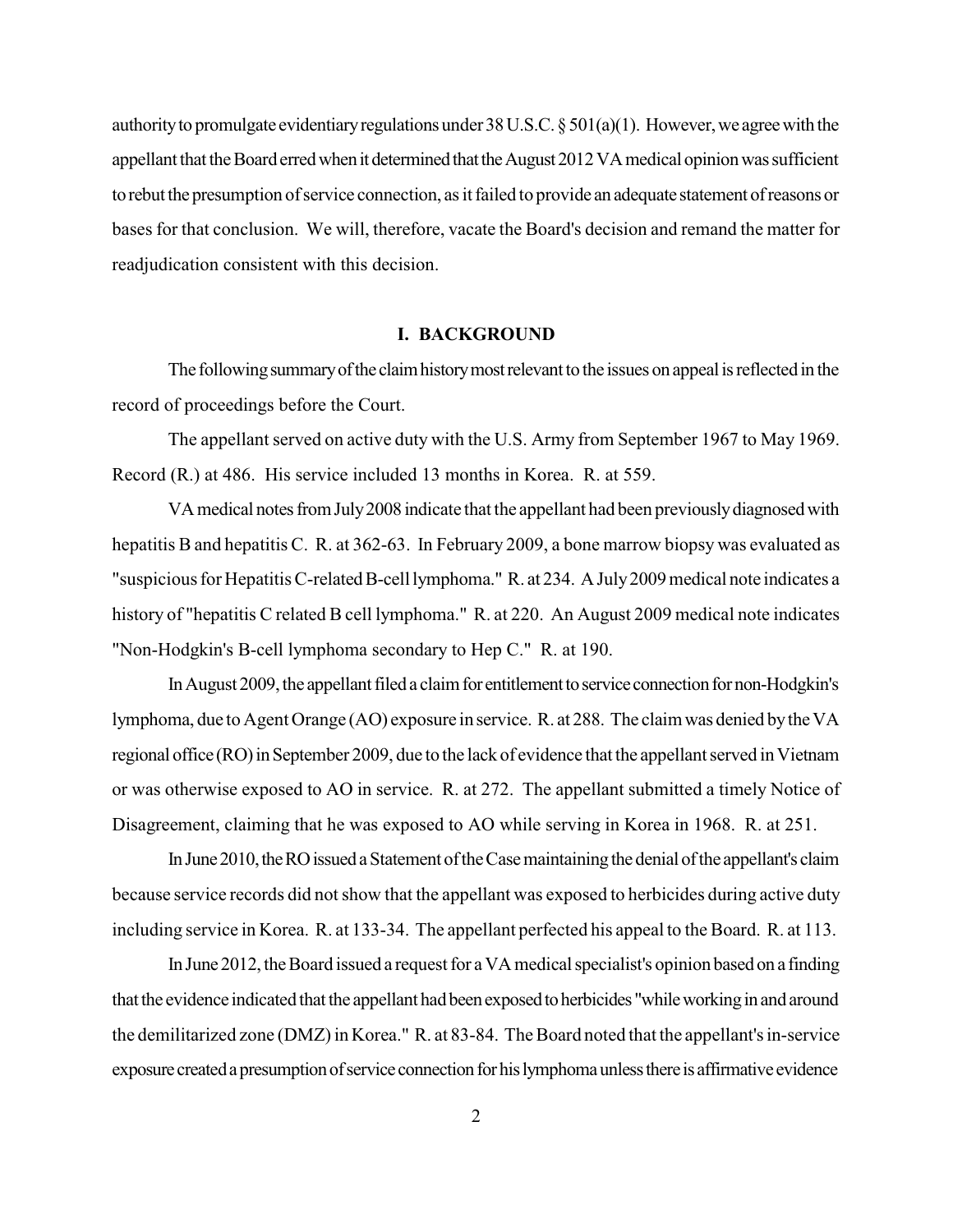to the contrary. The Board further noted that some VA treatment records attributed the lymphoma to the appellant's hepatitis C and therefore requested that an oncologist "indicate whether the evidence in its entirety supports the conclusion that the Veteran's non-Hodgkin's lymphoma was not incurred in, or otherwise caused by, his military service." R. at 84.

A VA oncologist responded in August 2012, opining that "the absence of past studies would make determination of the etiology of his disorder impossible." R. at 80. The doctor further opined: "I believe that the evidence suggests that the hepatitis C infection led to the development of the lymphoma." R. at 81.

In December 2012, the Board issued the decision here on appeal. R. at 2-14. The Board found that the appellant was exposed to AO in service. R. at 6. The Board further found that non-Hodgkin's lymphoma is a disease for which service connection is presumed based on exposure to an herbicide agent. *Id*.; *see* 38 C.F.R. § 3.309(e) (2014). However, the Board found that the August 2012 VA medical opinion confirmed that it was likely that the appellant's intervening hepatitis C infection led to the development of lymphoma and that this was sufficient evidence to rebut the presumption of service connection. R. at 6-9; *see* 38 C.F.R. § 3.307(d) (2014). The Board considered the positive medical nexus opinions submitted by the appellant, but found the August 2012 VA medical opinion to be more probative. R. at 8.

The Board also found that the evidence was insufficient to establish a nexus to herbicide exposure on a direct basis, in the absence of an applicable presumption. R. at 9. TheBoard therefore denied the claim,finding that "themost probative evidence indicatesthattheVeteran's non-Hodgkin'slymphoma is the result of [hepatitis C] and not the result of herbicide exposure in service, and the evidence does not suggest that the non-Hodgkin's lymphoma is otherwise related to service (either through date of onset or causation)." *Id*.

Before the Court, the appellant argues that the Board was statutorily precluded from rebutting the regulatory presumption of service connection applicable to his lymphoma. Appellant's Br. at 20-25. He contends that VA's regulations providing for rebuttal of the presumption are ultra vires as applied to veterans like himself who are entitled to a presumption of service connection based on their service in the Korean DMZ. In the alternative, he argues that the Board erred in finding the August 2012 medical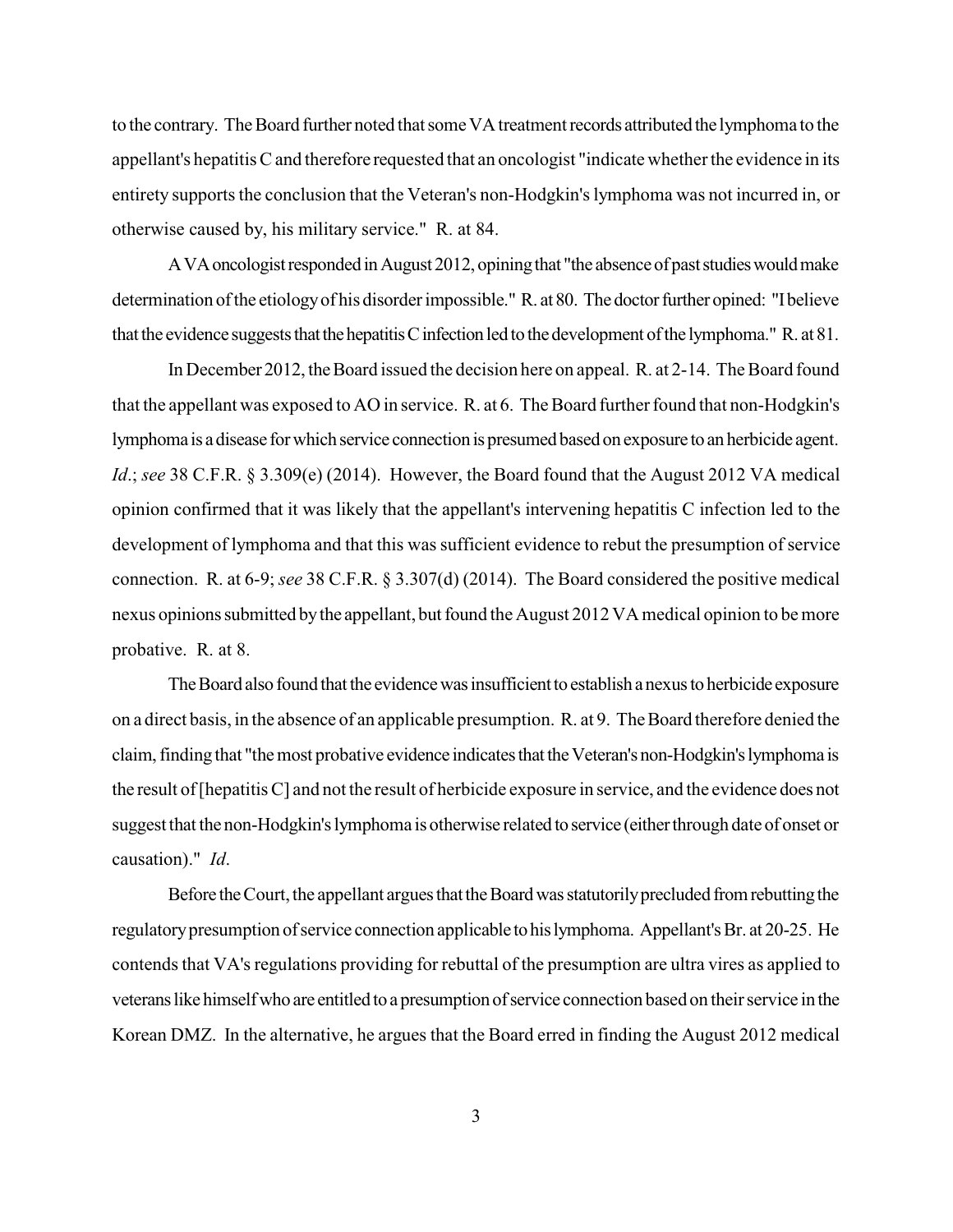examiner's opinion adequate and that it constituted sufficient evidence to rebut the presumption of service connection. *Id*. at 8-20.

The Secretary disputes the appellant's arguments, arguing that the Board's decision should be affirmed. He contends that VA regulations providing for rebuttal of the presumption of service connection as applied to the appellant are a valid exercise of the Secretary's general rulemaking authorityunder 38 U.S.C.  $\S 501(a)$ . He further contends that the Board did not err in relying on the August 2012 VA medical opinion to rebut the presumption.

### **II. ANALYSIS**

### A. Validity of the Challenged Regulation

The Board found that the appellant was entitled to a presumption under  $38$  C.F.R.  $\S 3.309(e)$  that his non-Hodgkin's lymphoma was caused by exposure to herbicides during his service in the Korean DMZ, but that the record evidence was sufficient to rebut this presumption under § 3.307(d). Section 3.309(e) provides that specified diseases associated with exposure to herbicides, including non-Hodgkin's lymphoma, "shall be service connected if the requirements of  $\S 3.307(a)(6)$  are met even though there is no record of such disease during service, provided further that the rebuttable presumption provisions of  $\S$ 3.307(d) are also satisfied." *See also* 38 C.F.R. § 3.307(a) (2014) (providing that diseases listed in § 3.309 "will be considered to have been incurred or aggravated byserviceunderthe circumstancesoutlined in this section"). Section 3.307(a)(6) requires that a claimant's lymphoma manifest to a degree of at least 10%, which is not disputed here. Section 3.307(d) provides for rebuttal of the presumption of service connection by evidence that "in sound medical reasoning and in the consideration of all evidence of record, support[s] a conclusion that the disease was not incurred in service." 38 C.F.R. § 3.307(d). The Board found that the August 2012 VA medical opinion was sufficient to rebut the presumption under that standard.

The appellant argues that VA did not have "the authority to promulgate a rebuttal provision as to Korean DMZ herbicide claimants," because such claimants are not referenced in 38 U.S.C. § 1113,"the specific authority for the Secretary to promulgate presumption-rebuttal regulations based on geographic locale and disability type." Appellant's Reply Br. at 10; *see also* Appellant's Br. at 21-25. He therefore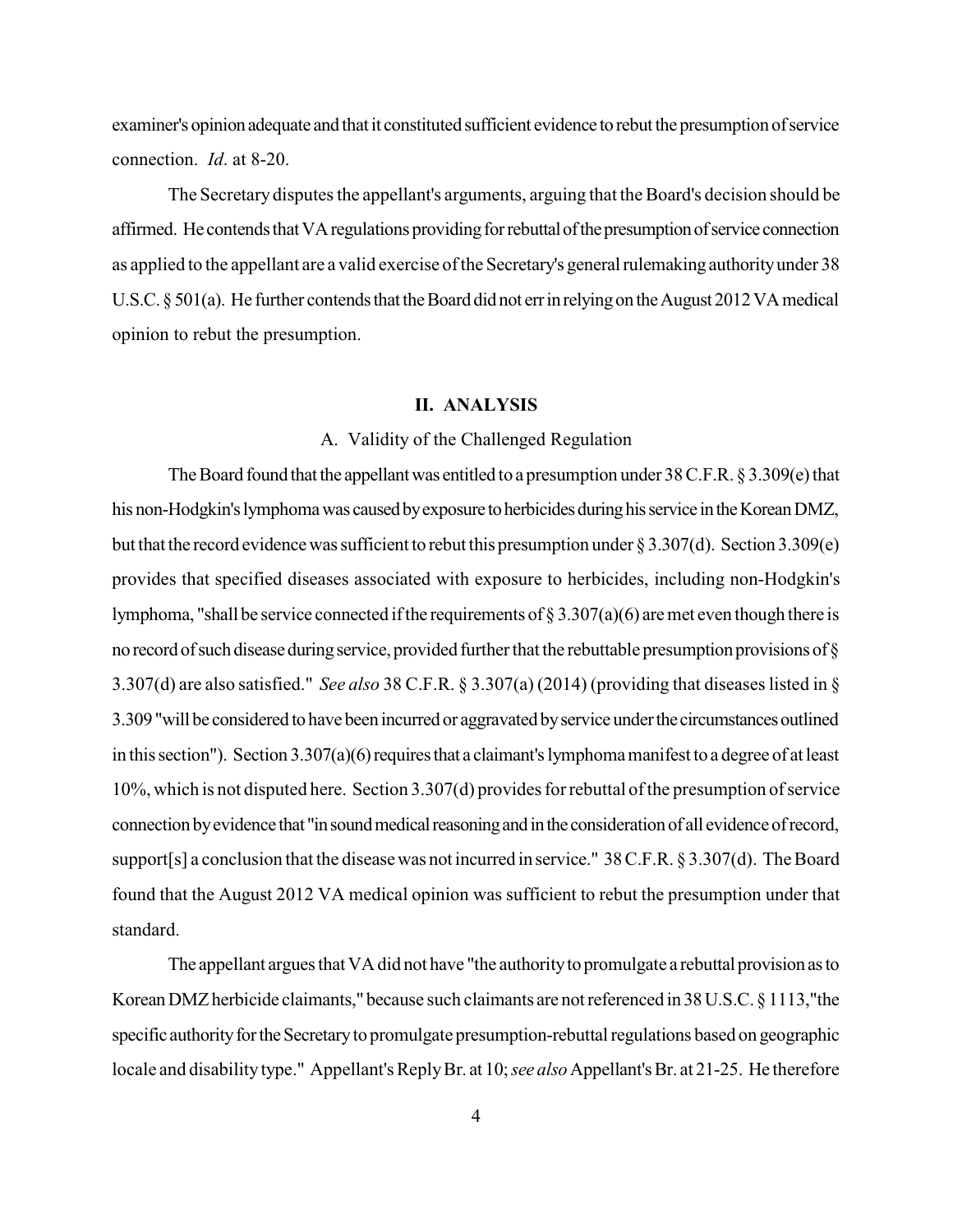contends that "VA's promulgation of § 3.307(a)(6)(iv) and 3.307(d), to create a rebuttal framework for Korean DMZ claimants with presumed herbicide exposure, was ultra vires, or constituted administrative action beyond and outside of the Secretary's express or implied delegated authority in the pertinent enabling statute, § 1113." Appellant's Memorandum of Law in Response to Briefing Order at 2. He further argues that VA's general rulemaking authority under section  $501(a)$  is trumped by the specific rebuttal authority limitations contained in section 1113.

We are not persuaded bythe appellant's argument. As an initial matter, the appellant's assertion that VA created a rebuttal framework for Korean DMZ veterans with presumed herbicide exposure by promulgating § 3.307(a)(6)(iv) and 3.307(d) is not entirely accurate, as he confuses and conflates the two rules at issue. Section  $3.307(a)(6)(iv)$ , promulgated by VA in 2011, provides for a presumption of *exposure* to herbicides for qualifying veterans who served in the Korean DMZ; it does not establish a presumption of service connection.<sup>1</sup> See 76 Fed. Reg. 4245 (Jan. 25, 2011) (adopting § 3.307(a)(6)(iv) as a final rule). In contrast, VA established a presumption of *service connection* for non-Hodgkin's lymphoma in 1994 when it extended § 3.309(e) beyond veterans who served in Vietnam to include all other veterans exposed to herbicides during active service. 59 Fed. Reg. 5106 (Feb. 3, 1994).

In 1993, VA promulgated §§ 3.309(e) and 3.307(a)(6), providing for the presumption of service connection due to herbicide exposure during active service, under the authority of the Agent Orange Act of 1991, Pub. L. No. 102-4, § 2, 105 Stat. 11 (1991). *See* 58 Fed. Reg. 29,107 (May 19, 1993). The Act established 38U.S.C. § 316 (nowsection 1116), providing that veterans with qualifying service in Vietnam are entitled to a presumption of exposure to herbicides and a presumption of service connection for specified diseases, including diseases subsequentlyidentified byregulation as having a relation to exposure to herbicide agents. Pub. L. No. 102-4 § 2.

VAinitiallylimited the § 3.309(e) presumption of service connection toVietnam veterans,*see* 38 C.F.R. § 3.309(e)(1993); 58 Fed. Reg. at 29,109, but in 1994 amended that provision to make the

<sup>&</sup>lt;sup>1</sup> In addition, it appears that the Board found that the appellant was *actually* exposed to herbicides, not presumptively exposed under the regulation. R. at 6 (finding that the appellant's "unit was not one that the Department of Defense had determined operated in or near the Korean DMZ" and relying on lay evidence to conclude that "the [appellant] was exposed to herbicides, such as Agent Orange, during his military service").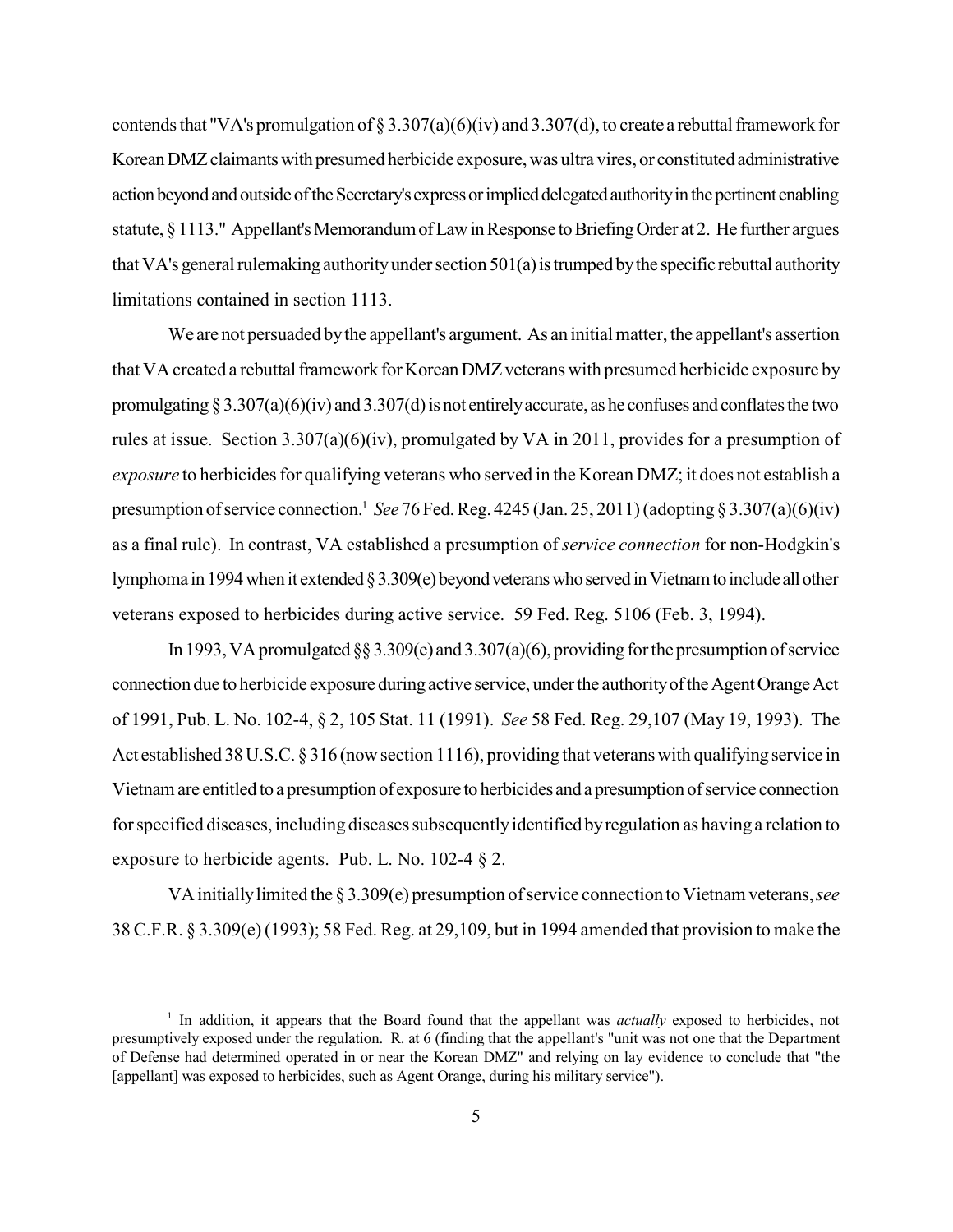presumption applicable to other veterans who were exposed to herbicides during active service, including those who served in the Korean DMZ, *see* 59 Fed. Reg. 5106 (Feb. 3 1994); *see also* 58 Fed. Reg. 50,528, 50,529 (Sept. 28, 1993) (proposed rule explaining the change); 66 Fed. Reg. 23,166, 23,166 (May 8, 2001) (stating that the  $\S 3.309(e)$  presumption applies to veterans who did not serve in Vietnam if exposure to herbicides occurred during active militaryservice). VA therebyreduced the evidentiary burden on non-Vietnam veterans, including those with service in the Korean DMZ, to establish service connection forspecified diseases based on exposure to herbicides. Thus, even though the appellant did not serve in Vietnam, the Board's finding that he was exposed to herbicides in service entitled him to a presumption of service connection under § 3.309(e) for his non-Hodgkin's lymphoma.

Similarly, contrary to the appellant's contention, VA's promulgation of  $\S 3.307(d)$  did not create a rebuttal framework specifically for Korean DMZ claimants with presumed herbicide exposure. Rather, that provision appliesto *any* claimantwithherbicide exposure—presumed or actual—and alreadyexisted when VA created the presumption of herbicide exposure for qualifying Korean DMZ veterans in 2011. *See* 26 Fed. Reg. 1561 (Feb. 24, 1961) (promulgating 3.307(d)). In other words, § 3.309(e) provided from its outset that its presumption of service connection was rebuttable under § 3.307(d), and VA's expansion of § 3.309(e) to include *all* herbicide-exposed veterans, such as the appellant (who did not serve in Vietnam), made the presumption rebuttable as to the newly covered class by not excepting them from the § 3.307(d) rebuttal standard. 59 Fed. Reg. 5106 (February 1994).

Nevertheless, despite the appellant's apparent confusion regarding  $\S 3.309(e)$ , the gravamen of his argument survives, because he asserts that section 1113 generally prohibits VA from rebutting the presumption of service connection with respect to Korean DMZ veterans, rendering the presumption absolute. We find that argument unconvincing.

Section 1113 provides as follows:

Where there is affirmative evidence to the contrary, or evidence to establish that an intercurrent injury or disease which is a recognized cause of any of the diseases or disabilities within the purview of section 1112, 1116, 1117, or 1118 of this title, has been suffered between the date of separation from service and the onset of any such diseases or disabilities, or the disability is due to the veteran's own willful misconduct, service connection pursuant to section 1112, 1116, or 1118 of this title, or payments of compensation pursuant to section 1117 of this title, will not be in order.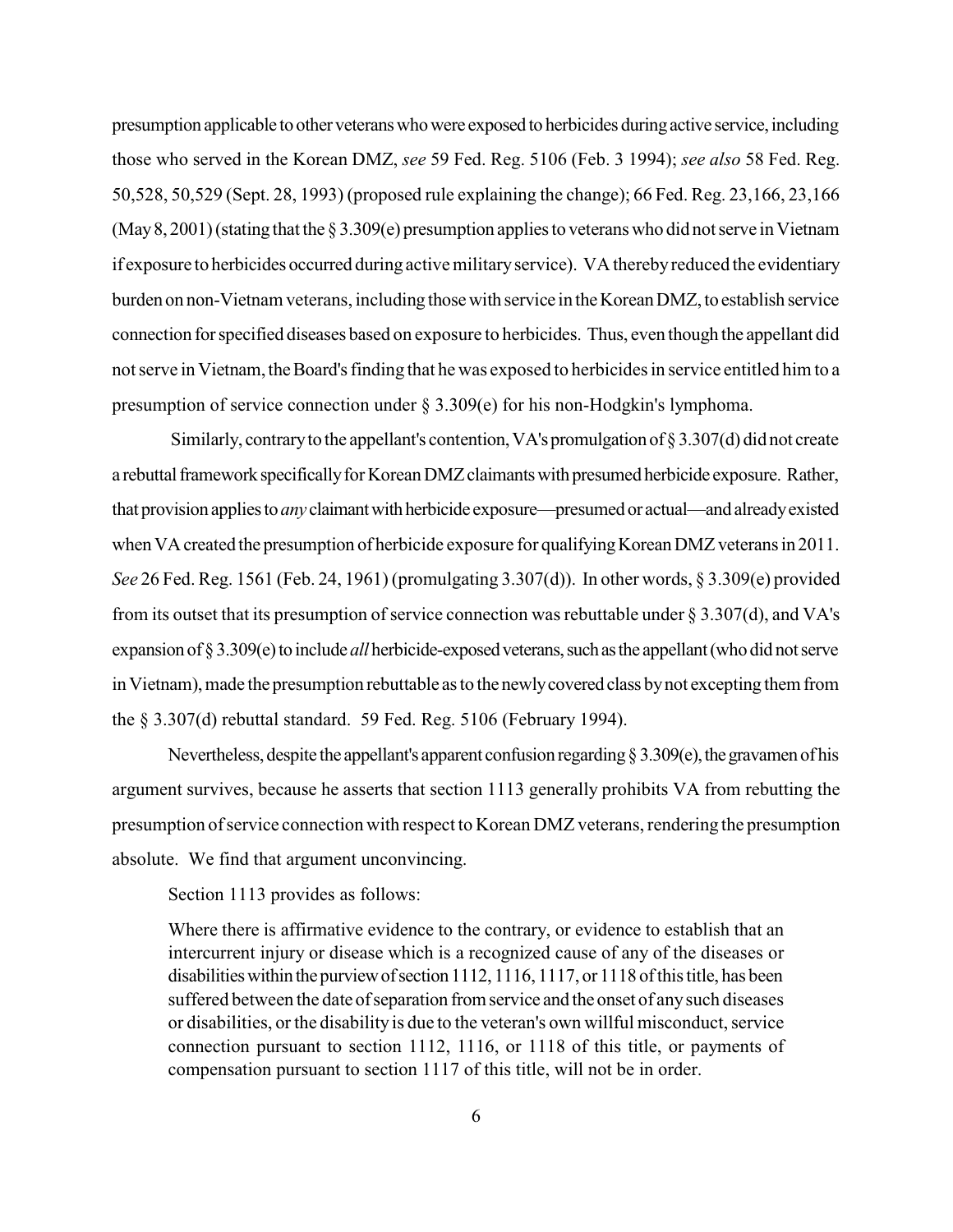38 U.S.C. § 1113. This provision provides for the rebuttal of the presumption of service connection established in sections 1112, 1116, 1117, and 1118 for various medical conditions contracted by a veteran with certain types of service, including, but not limited to, a veteran who was a prisoner of war or exposed to radiation (section 1112); was exposed to herbicides during qualifying service in Vietnam (section 1116); or had qualifying service in the Persian Gulf War (sections 1117 and 1118). *See* 38 U.S.C. §§ 1112, 1116-1118.

The appellant is correct that section 1113 does not reference the service-connection presumption applicable to his condition. However, VA did not rely solely on section 1113 when it promulgated § 3.309(e); it also designated section 501(a) as the authority for that rule. *See* 58 Fed. Reg. at 29,109. Section 501(a) provides the Secretary with the authority to "prescribe all rules and regulations which are necessaryor appropriate to carryout the laws administered bythe Department and are consistent with those laws, including... regulations with respect to the nature and extent of proof of evidence ... in order to establish the right to benefits under such laws." 38 U.S.C.  $\S 501(a)(1)$ . As an evidentiary regulation, § 3.309(e) clearly falls under the terms of section 501.

The question presented to the Court is whether the part of  $\S 3.309(e)$  providing for the rebuttal of the presumption of service connection applicable to the appellant's non-Hodgkin's lymphoma conflicts with section 1113, rendering that part of the regulation contrary to law. We hold that it does not. Section 1113 does not purport to limit the Secretary's authority; rather, it provides for the potential rebuttal of the specific presumptions of service connection established in sections 1112 and 1116-1118. It is, in effect, silent with respect to other presumptions of service connection created by the Secretary under the general authority granted by section 501(a). It therefore does not conflict with, or limit, the Secretary's authority under section 501(a) to establish evidentiary rules, including service connection presumptions and the standards for their rebuttal, in circumstances not contemplated therein. Indeed, the appellant wishes to rely to his benefit on the Secretary's section 501(a) authority to extend the presumption of herbicide-related service connection beyond the parameters set forth in section  $1116$  (which is applicable only to Vietnam veterans), while at the same time arguing that those same parameters (as referenced in section 1113) limit the Secretary's section 501(a) authority regarding the rebuttal of that presumption. However, those issues are two sides of the same coin: the criteria to *rebut* the presumption of service connection are part and parcel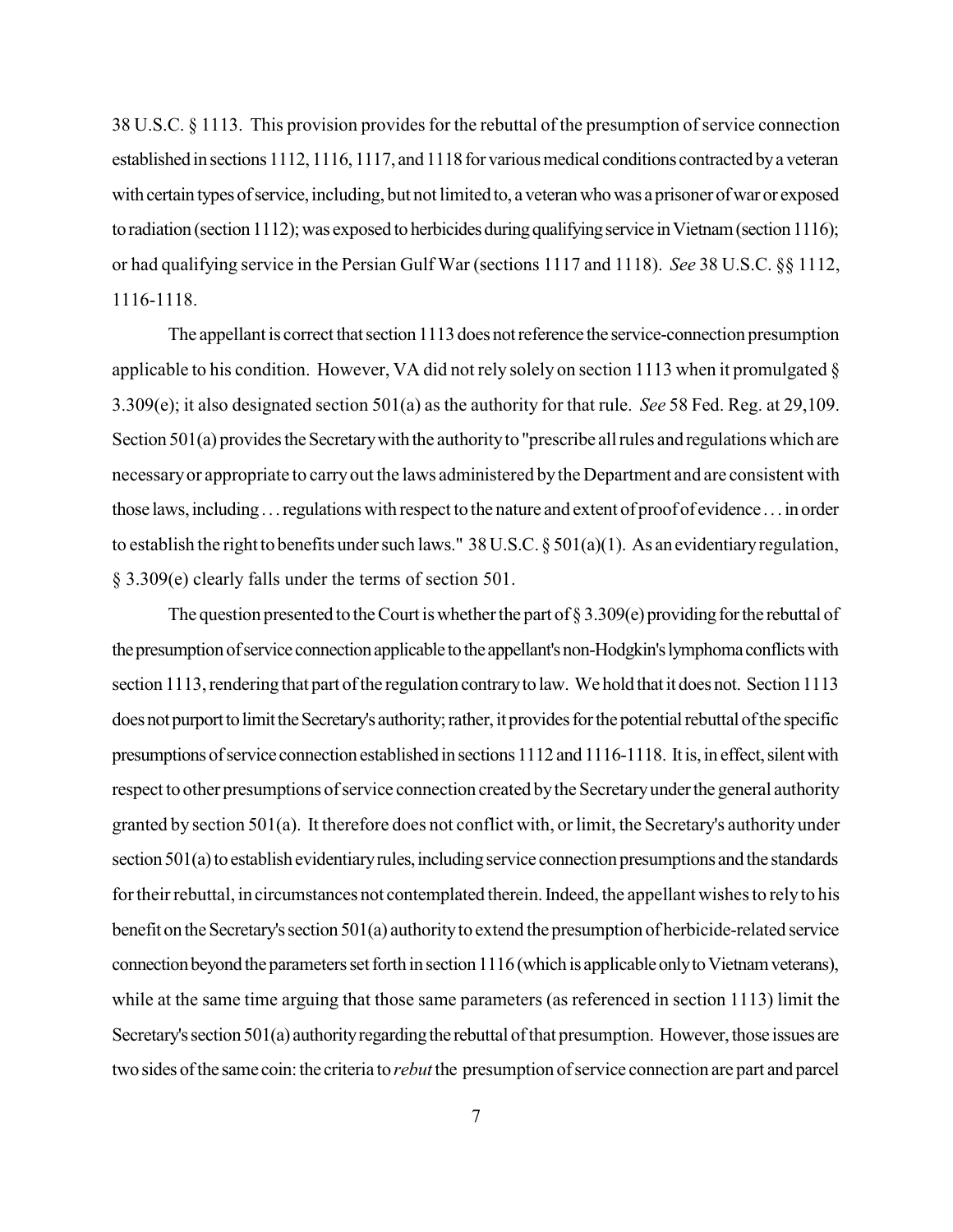of the "nature and extent of proof and evidence" that the Secretary has determined is required for veterans who did not serve in Vietnam to satisfy the favorable evidentiary burden set by  $\S 3.309(e)$ —a bar lower than that provided by statute.

We therefore hold that  $\S 3.309(e)$ , insofar as it establishes a rebuttable presumption of service connection for veterans exposed to herbicides in service outside of Vietnam, does not conflict with section 1113 and represents a reasonable interpretation by VA of its authority under sections 501, 1113, and 1116 that is not arbitrary and capricious. See Mayo Foundation for Medical Educ. and Research v. United States, 131 S. Ct. 704, 711, (2011) (holding that, under Chevron U.S.A., Inc. v. Natural Res. Def. Council, Inc., 467 U.S. 837 (1984), courts "may not disturb an agency rule unless it is arbitrary or capricious in substance, or manifestly contrary to the statute" (internal quotations omitted)); Nat'l Org. of Veterans' Advocates, Inc. v. Sec'y of Veterans Affairs, 330 F.3d 1345, 1349-50 (Fed. Cir. 2003) (applying *Chevron* standards to VA's interpretation of its statutory authority as contained in regulation); Jernigan v. Shinseki, 25 Vet.App. 220, 224-225 (2012) (same). Therefore,  $\S 3.309(e)$  in this regard is a valid exercise of the Secretary's rulemaking authority.

B. Rebuttal of the Presumption of Service Connection

The appellant next argues that the Board clearly erred in finding the August 2012 VA medical opinion adequate. In the alternative, he contends that the Board erred when it found that the August 2012 VA opinion was sufficient to rebut the presumption of service connection under the standards set forth in  $§$  3.307(d).

Whether a medical opinion is adequate is a finding of fact that the Court reviews under the "clearly erroneous" standard. See 38 U.S.C. § 7261(a)(4); D'Aries v. Peake, 22 Vet.App. 97, 104 (2008). "'A finding is "clearly erroneous" when although there is evidence to support it, the reviewing court on the entire evidence is left with the definite and firm conviction that a mistake has been committed." Gilbert v. Derwinski, 1 Vet.App. 49, 52 (1990) (quoting United States v. U.S. Gypsum Co., 333 U.S. 364, 395 (1948)). When applying this standard, if the Court determines, after reviewing the record in its entirety, that the Board's finding of fact is supported by a plausible basis, "the [Court] may not reverse it even though convinced that had it been sitting as trier of fact, it would have weighed the evidence differently." Id. (quoting Anderson v. City of Bessemer City, 470 U.S. 564, 573-74 (1985)).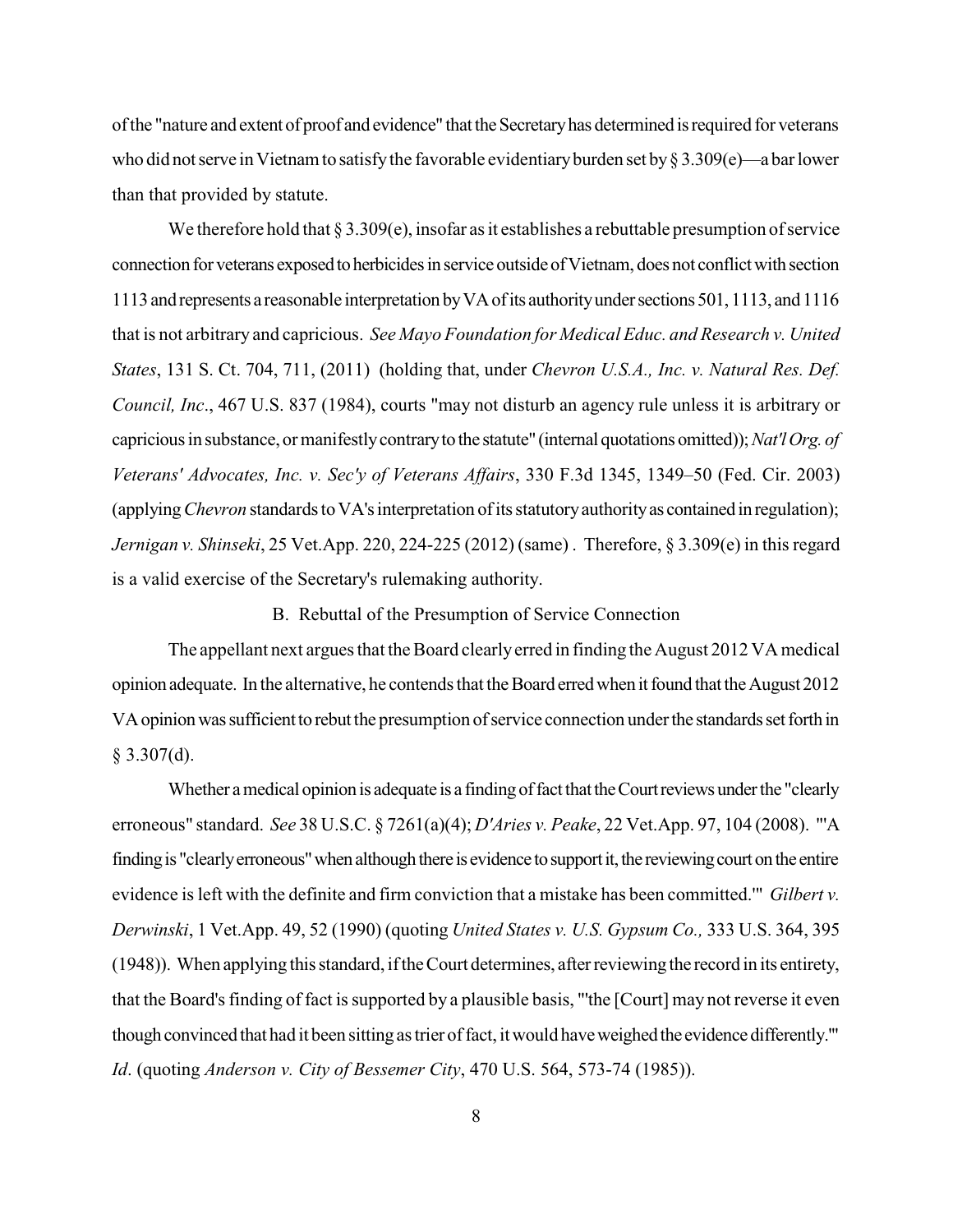To rebut a presumption of service connection based on herbicide exposure, section 1113 requires

affirmative evidence to the contrary, or evidence to establish that an intercurrent injury or disease which is a recognized cause of any of the diseases or disabilities within the purview of section . . . 1116 . . . of this title, has been suffered between the date of separation from service and the onset of any such diseases or disabilities.

38 U.S.C. § 1113. Section 3.307(d)—which, as discussed above, adopted section 1113's rebuttal provisions for all presumptions of service connection based on herbicide exposure under § 3.309 regardless of where that exposure occurred—further provides that

[e] vidence which may be considered in rebuttal of service incurrence of a disease listed in § 3.309 will be any evidence of a nature usually accepted as competent to indicate the time of existence or inception of disease, and medical judgment will be exercised in making determinations relative to the effect of intercurrent injury or disease. The expression "affirmative evidence to the contrary" will not be taken to require a conclusive showing, but such showing as would, in sound medical reasoning and in consideration of all evidence of record, support a conclusion that the disease was not incurred in service.

38 C.F.R.  $\S$  3.307(d)(1).

We cannot agree with the appellant that the Board clearly erred when it determined that the August 2012 VA opinion was adequate for rating purposes. See D'Aries, 22 Vet. App. at 104; Hilkert v. West, 12 Vet. App. 145, 151 (1999) (en banc) ("An appellant bears the burden of persuasion on appeals to this Court."), aff'd per curiam, 232 F.3d 908 (Fed. Cir. 2000) (table). Although the appellant faults the examiner for failing to provide an adequate rationale, the August 2012 opinion, when read as a whole, explains the examiner's reasons—albeit tenuous—for concluding that the "evidence suggests that [his] hepatitis C infection led to the development of the lymphoma." R. at 81; see Monzingo v. Shinseki, 26 Vet.App. 97, 106 (2012) (stating that a medical opinion that does not "explicitly lay out the examiner's journey" from facts to conclusion is not inadequate so long as the Court can discern the examiner's reasoning); Acevedo v. Shinseki, 25 Vet.App. 286, 294 (2012) (noting that medical reports "must be read as a whole" in determinations of adequacy). In particular, the examiner supported his conclusion with citation to medical literature linking hepatitis C and non-Hodgkin's lymphoma and noted that the appellant's lymphoma did not manifest until after he had been diagnosed with hepatitis C.

We agree, however, that the Board failed to provide an adequate statement of reasons or bases for its finding that the evidence of record was sufficient to rebut the presumption of service connection for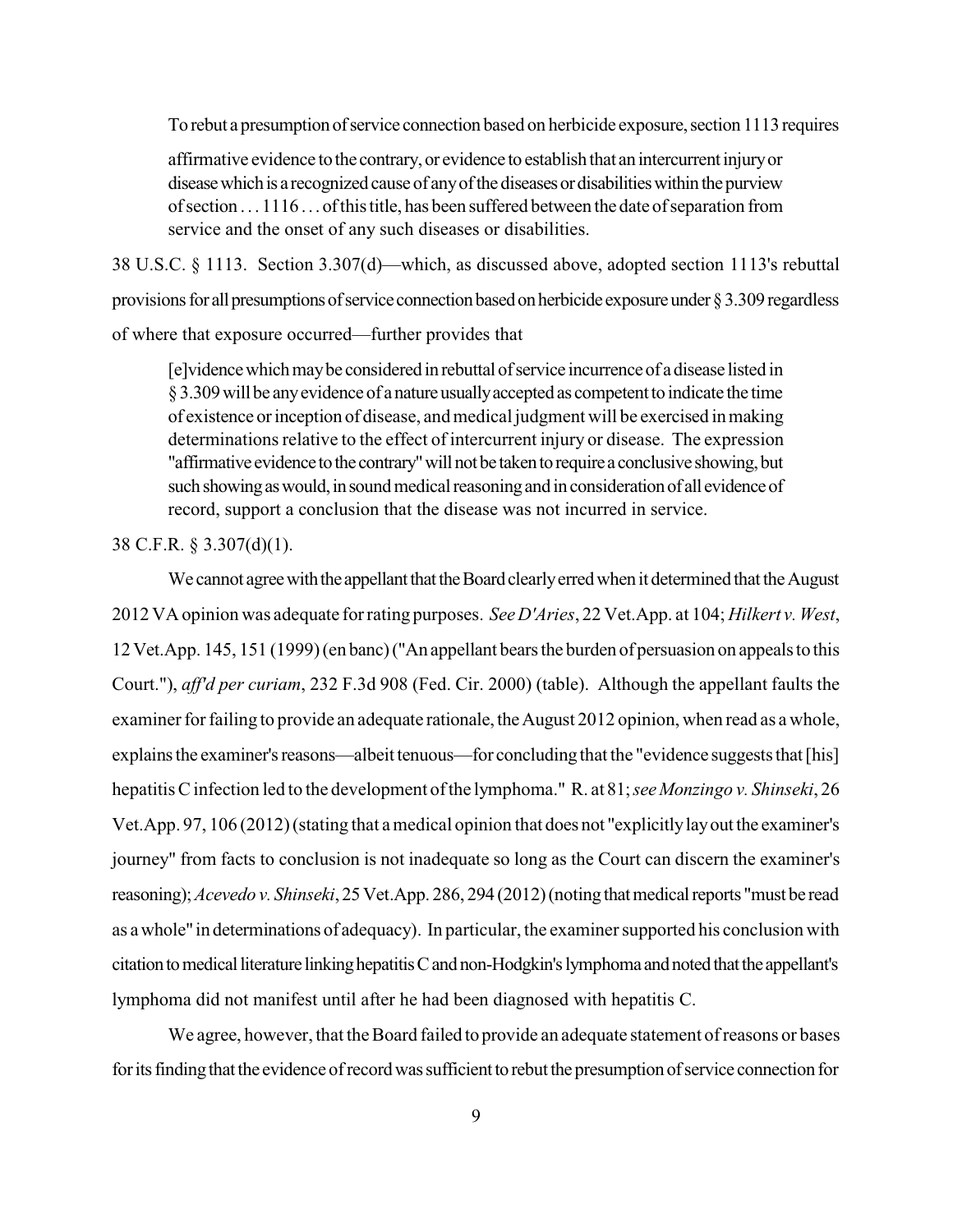the appellant's non-Hodgkin's lymphoma, as it misstated the ultimate conclusion of the August 2012 VA opinion. Section 1113(a) and § 3.307(d) "establish two separate, although similar, standards, in addition to 'willful misconduct,' under which a presumption of service connection . . . will be found to be inapplicable." *Goodsell v. Brown*, 5 Vet.App. 36, 43 (1993). The presumption will be found inapplicable:

(1) when there is evidence "to establish that an intercurrent injuryor disease which is a recognized cause of [the chronic disease for which service connection is sought] has been suffered between the date of separation from service and the onset of any such disease ]"; or  $(2)$  when there is other "affirmative evidence to the contrary [of the presumption of service connection]", within the meaning of section  $1113(a)$  and  $\S 3.307(d)$  that "would. . . support a conclusion that the disease was not incurred in service."

*Id*. Under § 3.307(d), "'affirmative evidence to the contrary' will not be taken to require a conclusive showing, but such showing as would, in sound medical reasoning and in the consideration of all evidence of record, support a conclusion that the disease was not incurred in service." 38 C.F.R. § 3.307(d).

Here, the Board applied the second rebuttal standard and relied on the August 2012 examination to conclude that "the record in this case includes affirmative evidence which fully rebuts [the] presumption." R. at 6-7. Because the examiner did not explicitlyopine that the appellant'slymphomawas not incurred in service, $\hat{z}$  the Board focused on the opinion's discussion regarding the effect of the appellant's hepatitis C on his lymphoma. In characterizing the opinion, however, the Board confused the *possibility* that hepatitis C led to the development of the lymphoma with the *probability* that it did so. Although the August 2012 opinion states that "the evidence *suggests*that the hepatitisC infection led to the development of lymphoma," R. at 81 (emphasis added), the Board instead cites the opinion for the proposition that "it was *likely* that the hepatitis C infection led to the development of the lymphoma," R. at 7 (emphasis added). Additionally, the Board failed to discuss the examiner's concurrent findings that "the absence of past studies" would make a determination of the etiology of [the lymphoma] impossible" and that "the risk of developing the tumor is greater" in those exposed to Agent Orange, even for those with "a normal immune system."

 $2$  We do not mean to suggest that the examiner was required to do so under the regulation. On the contrary, § 3.307(d) does not define "affirmative evidence to the contrary" as an explicit medical opinion that a condition did not begin in service but, rather, as evidence that "would, in sound medical reasoning and in the consideration of all evidence of record, support a conclusion that the disease was not incurred in service."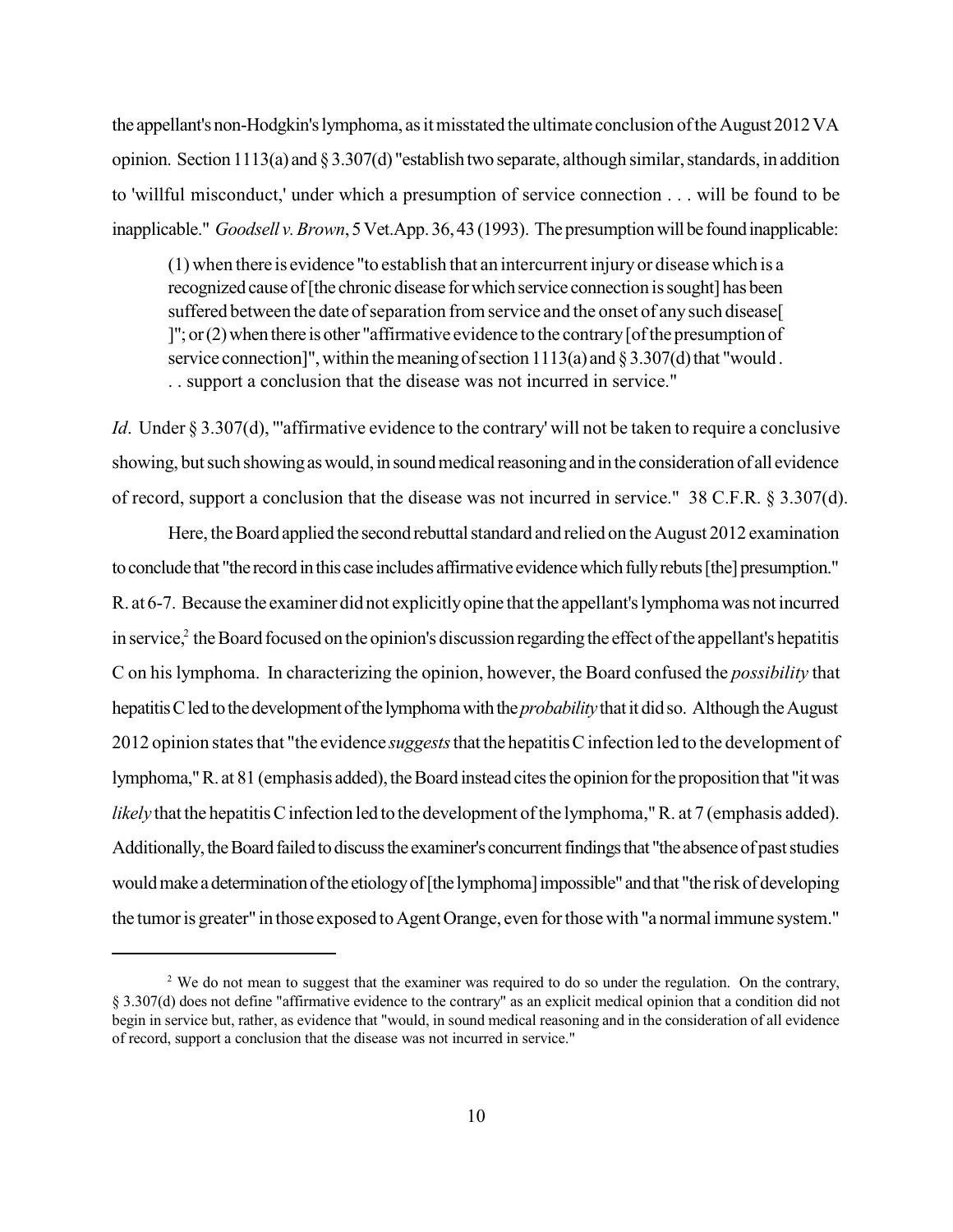R. at 80-81. The Board also neglected to discuss, in concluding that the opinion is "contrary" to the statutorypresumption of service connection, the opinion's lack of specificityas to the probabilitythat hepatitis C was the *sole* cause of the lymphoma, to the exclusion of Agent Orange exposure as a contributory cause. 3

The distinction between possibility and probability is important, particularly in the context of the rebuttal of a regulatory presumption of service connection, and the Board's failure to recognize this distinction frustrates judicial review. In particular, we simply cannot know whether the Board, had it accurately characterized and discussed the August 2012 opinion, would have concluded that the evidence ofrecord constituted "'affirmative evidence to the contrary' . . . as would, in sound medical reasoning . . . support a conclusion that the disease was not incurred in service." 38 C.F.R. § 3.307(d).

We thus conclude that the Board's statement of reasons or bases for this determination is inadequate. *See* 38 U.S.C. § 7104(d)(1); *Allday v. Brown*, 7 Vet.App. 517, 527 (1995)("The [Board's] statement [ofreasons or bases] must be adequate to enable a claimant to understand the precise basisfor the Board's decision, as well as to facilitate review in this Court."). Accordingly, we will vacate the Board's decision and remand the issue of service connection for non-Hodgkin's lymphoma for the Board to accurately and adequately discuss the evidence of record, including whether it rebuts the presumption of service connection under the standards set forth in 38 C.F.R. § 3.307(d). In addition, VA must consider "whether there is 'sufficient competent medical evidence'" to decide the claim and, if not, obtain additional evidence. *McLendon v.Nicholson*, 20 Vet.App. 79, 85 (2006) (quoting 38 C.F.R. § 3.159(c)(4)(i); *see Douglas v. Shinseki*, 23 Vet.App. 19, 24 (2009) (concluding that the Secretary's authorityto develop a claimnecessarilyincludesthe authorityto collect and develop evidence thatmightrebut the presumption of service connection). We will deny the appellant's request for reversal of the Board's decision. *See Tucker v. West,* 11 Vet.App. 369, 374 (1998) (holding that, "where the Board has incorrectly applied the

 $3$  The opinion's lack of specificity in this regard stands in contrast to the Board's June 2012 request for a medical opinion as to whether "the evidence in its entirety supports the conclusion that the Veteran's non-Hodgkin's lymphoma was not incurred in, or *otherwise caused by*, his military service." R. at 84 (emphasis added).

In addition, we express no view as to whether an intervening cause that was only contributory, as opposed to exclusive, could ever constitute sufficient "affirmative evidence to the contrary" to rebut the presumption of service connection. That issue is not ripe for review due to the need for further VA factfinding.